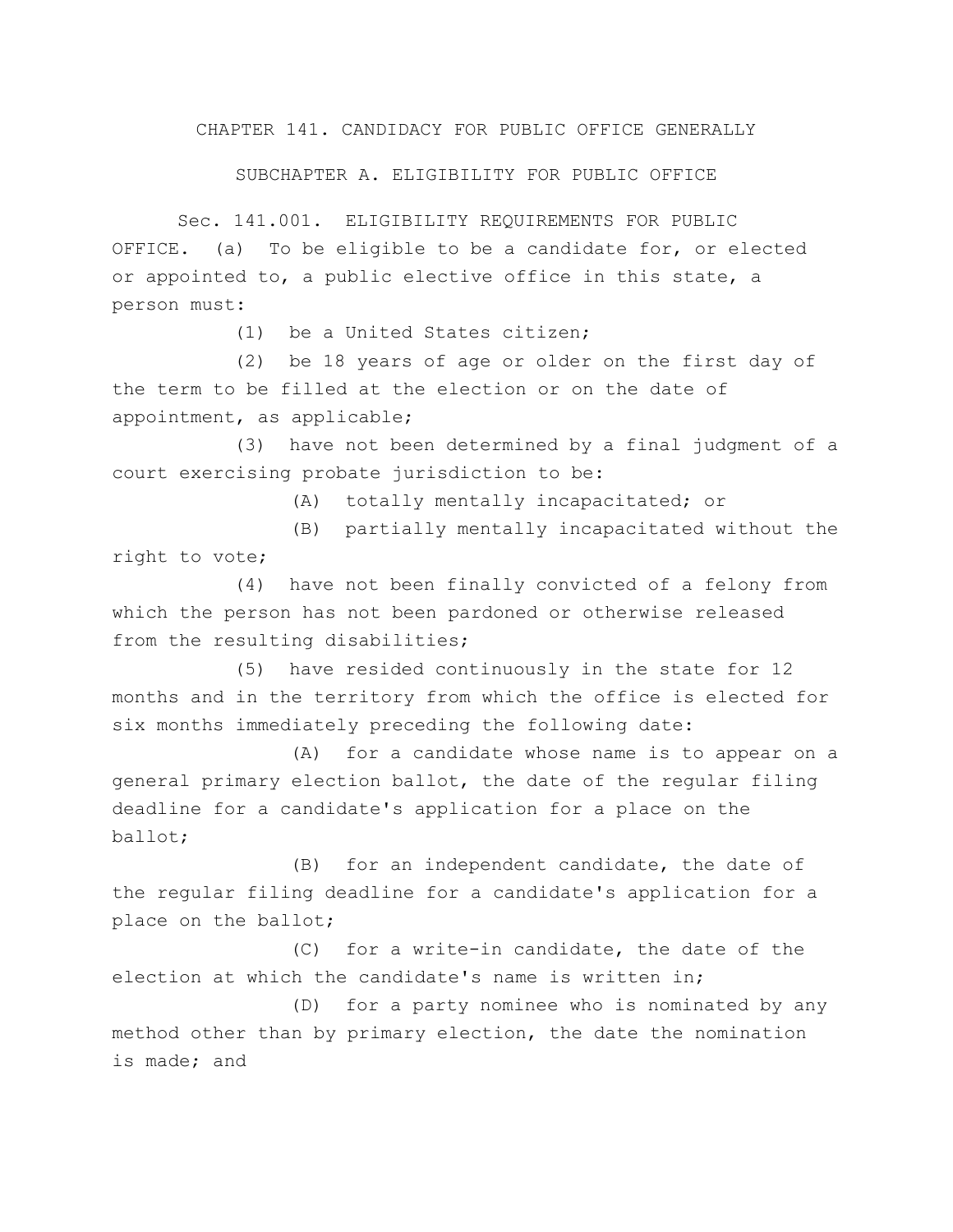(E) for an appointee to an office, the date the appointment is made;

(6) on the date described by Subdivision (5), be registered to vote in the territory from which the office is elected; and

(7) satisfy any other eligibility requirements prescribed by law for the office.

(a-1) For purposes of satisfying the continuous residency requirement of Subsection (a)(5), a person who claims an intent to return to a residence after a temporary absence may establish that intent only if the person:

(1) has made a reasonable and substantive attempt to effectuate that intent; and

(2) has a legal right and the practical ability to return to the residence.

(a-2) Subsection (a-1) does not apply to a person displaced from the person's residence due to a declared local, state, or national disaster.

(a-3) The authority with whom an application for a place on a general primary election ballot is filed under Section [172.022](http://www.statutes.legis.state.tx.us/GetStatute.aspx?Code=EL&Value=172.022) shall, to the extent permitted by law, use Subsections (a) and (a-1) in determining whether a candidate meets the residency requirements for a public elective office.

(b) A statute outside this code supersedes Subsection (a) to the extent of any conflict.

(c) Subsection (a) does not apply to an office for which the federal or state constitution or a statute outside this code prescribes exclusive eligibility requirements.

(d) Subsection (a)(6) does not apply to a member of the governing body of a district created under Section [52\(](http://www.statutes.legis.state.tx.us/GetStatute.aspx?Code=CN&Value=3.52)b)(1) or (2), Article III, or Section [59,](http://www.statutes.legis.state.tx.us/GetStatute.aspx?Code=CN&Value=16.59) Article XVI, Texas Constitution.

Acts 1985, 69th Leg., ch. 211, Sec. 1, eff. Jan. 1, 1986. Amended by: